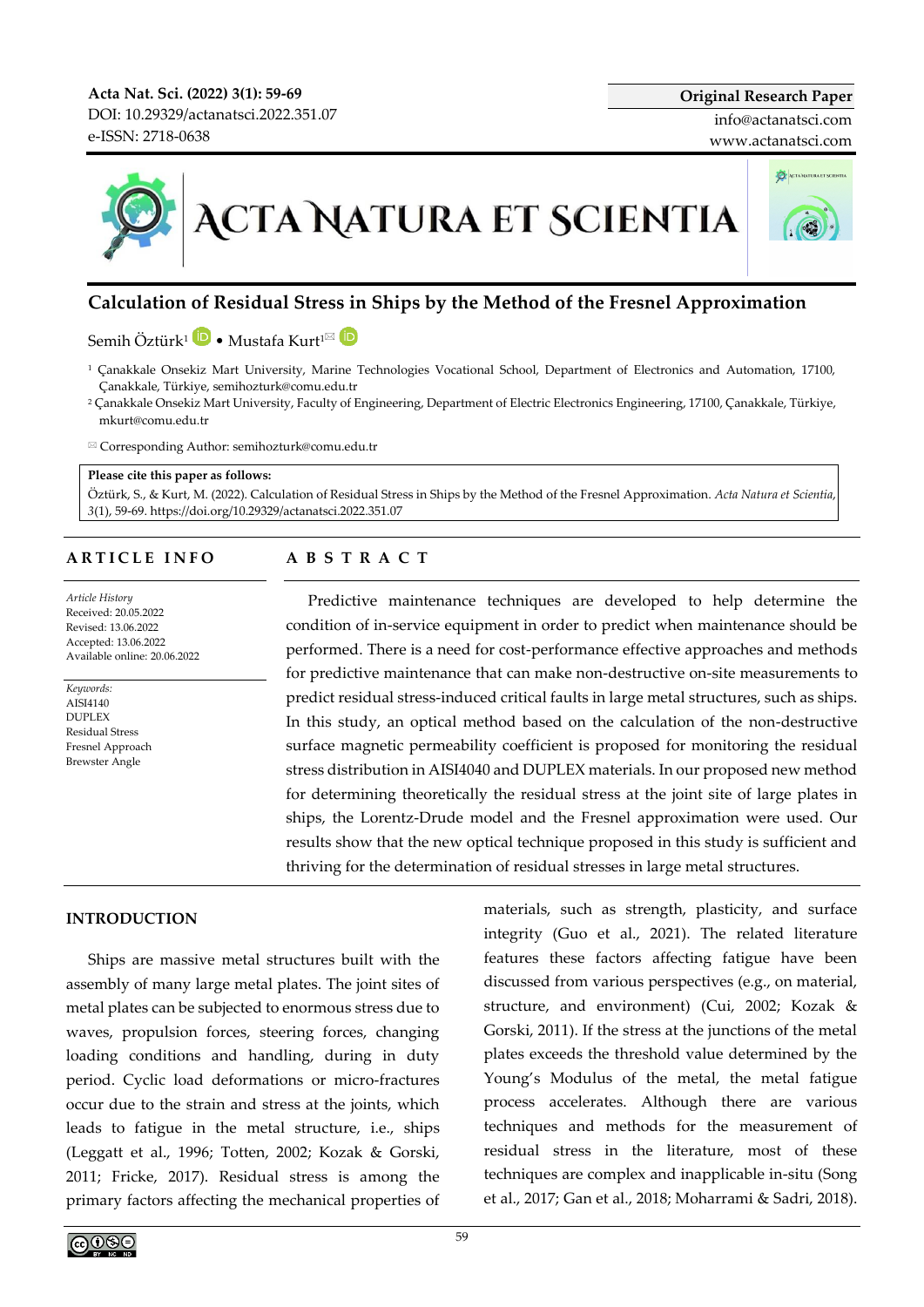These methods are divided into three main groups – i.e., non-destructive, semi-destructive, and totally destructive. Non-destructive methods incorporate Xray and neutron diffraction, ultrasonics, and electromagnetism. Among the semi-destructive methods are hole drilling, trepanning, and deep hole drilling. Totally destructive methods include cutting, slicing, and block removal and layering (Leggatt et al., 1996; Ghaedamini et al., 2018; Magnier et al., 2018; Moharrami & Sadri, 2018; Vourna et al., 2018). Also, conventional residual stress measurement techniques are compared in the sense of applicability and cost in Table 1 (Kurashkin et al., 2019; Dive & Lakade, 2021; Abdulkhadar et al., 2021; Grigorev & Nosov, 2022; Sepsi et al., 2022).

A new innovative technique being non-complex and effective is needed due to the costly methods and the difficulties in applying these measurement techniques to the overall structure (Nelson, 2010;

Huang et al., 2013; Yoshida et al., 2016). In this study, a new method based on optical principles is proposed to detect the stress and strain around the junction of metal plates in situ. The Lorentz-Drude model, which establishes a relationship between the refractive index and the dielectric coefficient of the conductors, is known as the most useful model for determining the optical properties of metals. According to the Lorentz-Drude model, any externally induced change, such as strain or stress, in the plasma frequency of a conductor causes a differential change in the actual refractive index of the metal (Drude, 1900; Hecht, 2002). Also, we calculated the rate of reflection as a function of stress by solving Fresnel's equations for laser radiation with S- and P-polarization at different angles of incidence for AISI4140 and DUPLEX metals. Our theoretical results showed that the proposed method based on an optical method is suitable to determine the stress or strain rate around the junction of metal plates.

|  |  |  |  |  |  |  |  | Table 1. Comparison of conventional residual stress measurements techniques |  |
|--|--|--|--|--|--|--|--|-----------------------------------------------------------------------------|--|
|--|--|--|--|--|--|--|--|-----------------------------------------------------------------------------|--|

| Parameter                  |                                | <b>Destructive and Semi-Destructive Methods</b> |                                                                                                |                         |                         |                                        |  |
|----------------------------|--------------------------------|-------------------------------------------------|------------------------------------------------------------------------------------------------|-------------------------|-------------------------|----------------------------------------|--|
|                            |                                |                                                 | <b>Mechanical Methods</b>                                                                      | <b>Chemical Methods</b> |                         |                                        |  |
|                            | Hole<br>Drilling               | Slitting                                        | Ring Core                                                                                      | Counter                 | <i><b>Stripping</b></i> | <i><b>Oualitative Measurements</b></i> |  |
| Cost                       | Mid                            | High                                            | High                                                                                           | High                    | Mid                     | Low                                    |  |
| Applicability              | Low                            | Mid                                             | Low                                                                                            | Mid                     | Low                     | Low                                    |  |
| Preliminary                | High                           | High                                            | High                                                                                           | High                    | Mid                     | High                                   |  |
| Reliability                | High                           | High                                            | High                                                                                           | Mid                     | Mid                     | Low                                    |  |
| In-situ App.               | Low                            | Low                                             | Low                                                                                            | Low                     | Low                     | Low                                    |  |
| Maintenance<br>Cost        | High                           | High                                            | High                                                                                           | High                    | Mid                     | Mid                                    |  |
| Parameter                  | <b>Non-Destructive Methods</b> |                                                 |                                                                                                |                         |                         |                                        |  |
| <b>Diffraction Methods</b> |                                |                                                 | <b>Ultrasoni</b><br>$\overline{1}$ $\overline{1}$ $\overline{1}$ $\overline{1}$ $\overline{1}$ | <b>Magnetic Methods</b> |                         | <b>Optic Methods</b>                   |  |

|               | Diffraction Methods |       | Magnetic Methods<br>c Methods |          |          | Optic Methods |         |
|---------------|---------------------|-------|-------------------------------|----------|----------|---------------|---------|
|               | Neutron             | X-Ray | Ultra-                        | Magnetic | Magneto  | Raman         | Fresnel |
|               | Ray                 |       | sound                         | Strain   | Mechanic | Spect.        | Approx. |
| Cost          | High                | High  | Mid                           | High     | High     | Mid           | Low     |
| Applicability | Low                 | Low   | Mid                           | Mid      | Low      | Low           | High    |
| Preliminary   | High                | High  | Mid                           | High     | High     | High          | Low     |
| Reliability   | High                | High  | Mid                           | Low      | Mid      | Low           | Mid     |
| In-situ App.  | Mid                 | Mid   | Mid                           | Low      | Low      | Low           | High    |
| Maintenance   | High                | Mid   | Mid                           | Mid      | High     | Mid           | Low     |
| Cost          |                     |       |                               |          |          |               |         |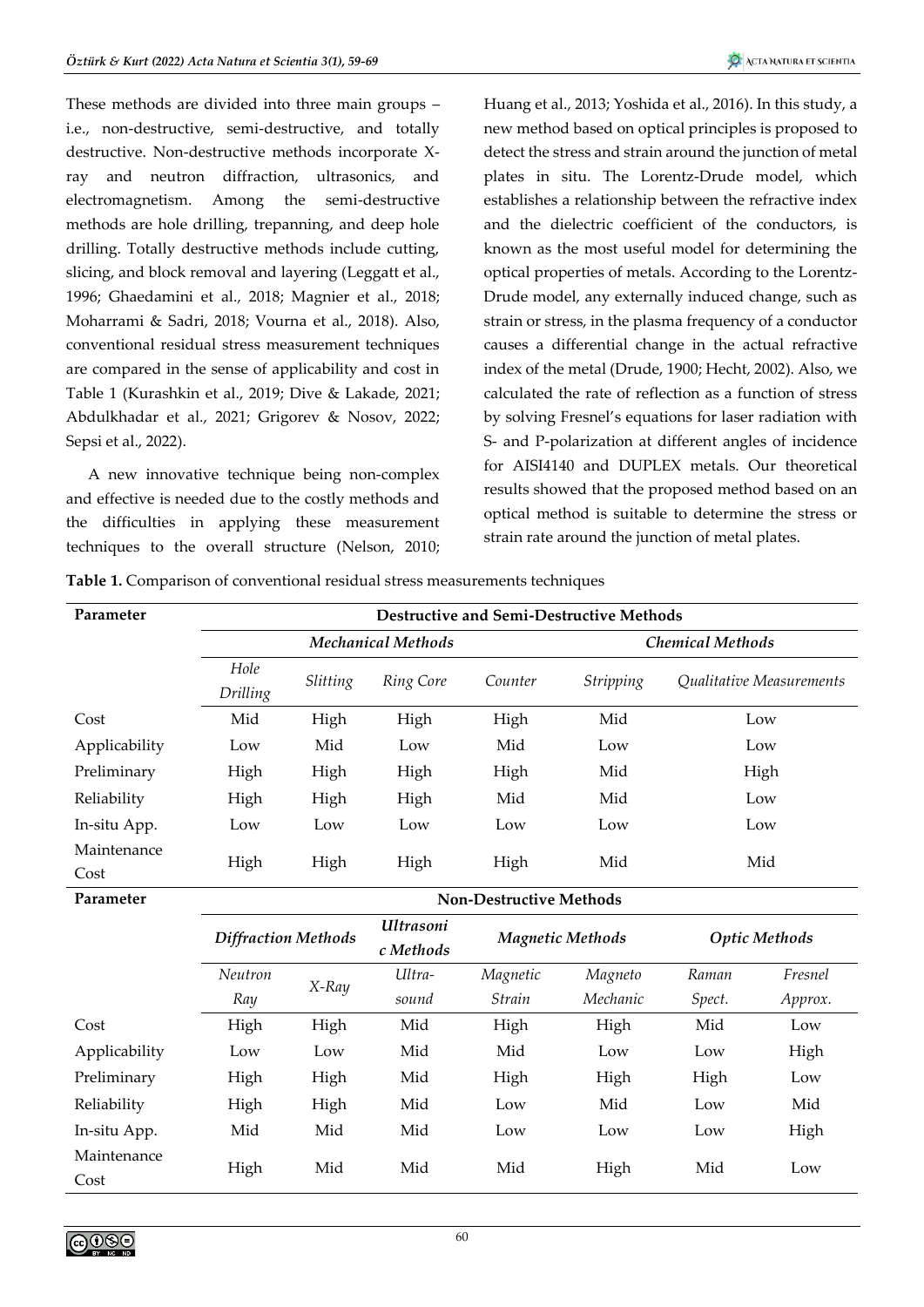### **MATERIAL AND METHODS**

The dielectric and optical properties of metals change due to mechanical effects, such as stress or strain (Hristoforou et al., 2018; Vourna et al., 2018). Thanks to these properties, the mechanical state of steel can be determined by measuring the dielectric and optical properties of metal structures. These properties are affected differently by applied stress that causes elastic or residual stress (plastic deformation). Thus, these two effects can be distinguished from each other using optical methods (Qiu et al., 2018). Although the Drude model is quite simple, it is considered to be the first realistic model to describe the electrical conductivity, thermal conductivity, and optical properties of metals (Drude, 1900). The optical properties of metals can be identified more realistically using the Lorentz-Drude model. This is because the Lorentz-Drude model includes free and bound electrons (Drude term) and harmonically bound particles (Lorentz oscillator). Rakić (1995) and Johnson & Christy (1972) reorganized the Lorentz-Drude model for different plasma frequencies and binding energy states and validated their model experimentally. Experimental studies related to the optical properties of metals have shown that it is more convenient to describe the optical transmittance of metals by adding the Lorentz oscillation terms to the Drude model (Vial et al., 2005; Umeda et al., 2009). The free movement of electrons within the metal atoms causes a change in the electric potential distribution in the metal and leads to the re-arrangements of the electrons under external pressure. This restructuring in the electric potential within the metal creates small changes in the dielectric coefficient of that particular metal material. The expression defining the relationship between the electric field and polarization of the dielectric displacement of the metal medium is as follows (Eq. 1):

$$
D = \varepsilon_0 E + P = \varepsilon_r \varepsilon_0 E \tag{1}
$$

In the Drude model, only the intraband transitions are considered since the electrical permeability of metal is characterized by free electrons (Eq. 2) (Ehrenreich & Philipp, 1962). However, the interband transitions, which correspond to the transitions between the valence and conduction bands, play an

important role in determining the dielectric function. By using the model, the real refractive indices of metals can be accurately calculated in the presence of an external electromagnetic field (Eq. 3). The Lorentz-Drude model is a combination of the terms of the Drude model and Lorentz oscillator terms, including both transitions Lorentz-Drude model (Markovic & Rakic, 1990; Rakić, 1995);

$$
\varepsilon_R = \varepsilon_{intraband} + \varepsilon_{interband}
$$
 (2)

$$
\varepsilon_R = \varepsilon_\infty - \frac{a_p^2}{(\omega^2 + i\omega F_0)} + \sum_{j=1}^m \frac{f_j \omega_p^2}{\left((\omega_j^2 - \omega^2) + i\omega F_j\right)}\tag{3}
$$

For conductive media such as metals, the refractive index consists of a real and an imaginary component.

$$
\tilde{n} = \sqrt{\frac{\varepsilon}{\varepsilon_0}} = \sqrt{1 + i \left(\frac{\sigma}{\varepsilon_0 \omega}\right)} = n_r + i\kappa \tag{4}
$$

Here,  $\sigma$  refers to the conductivity,  $\omega$  to the plasma frequency of the metal, and  $\varepsilon_0$  to the electrical susceptibility coefficient of the free space (Eq. 4). If the refractive index is complex;

$$
\varepsilon_{med} = \varepsilon_0 \tilde{n}^2 = \varepsilon_0 (n + i\kappa)^2 \tag{5}
$$

Here, n refers to the real refractive index and  $\kappa$  to the absorption coefficient of conductive medium (Eq. 5).

$$
n = \sqrt{\frac{1}{2\varepsilon_0} \left( |\varepsilon| + \varepsilon_R \right)} \, \kappa = \sqrt{\frac{1}{2\varepsilon_0} \left( |\varepsilon| - \varepsilon_R \right)} \tag{6}
$$

If the conductivity is high,  $\kappa$  will be small since it will be  $\sigma/\varepsilon_0 \omega >> 1$  and the surface will exhibit high reflectivity. The expression of dielectric function for metals is as follows:

$$
\varepsilon(\omega) = \varepsilon_0 \left( 1 - \frac{\omega_p^2}{\omega^2 + i2\omega r} \right) \tag{7}
$$

Here,  $\omega_{P}$  refers to the plasma frequency of the metal, and  $\omega$  to the frequency of the external field (Eq. 7). Since electrons are considered free for metals in the Drude model, the plasma frequency will be large, and the imaginary part of the dielectric coefficient will move to zero exempt from the vicinity of Brewster's Angle. The following is the familiar expression between the dielectric constants and the real index of refraction: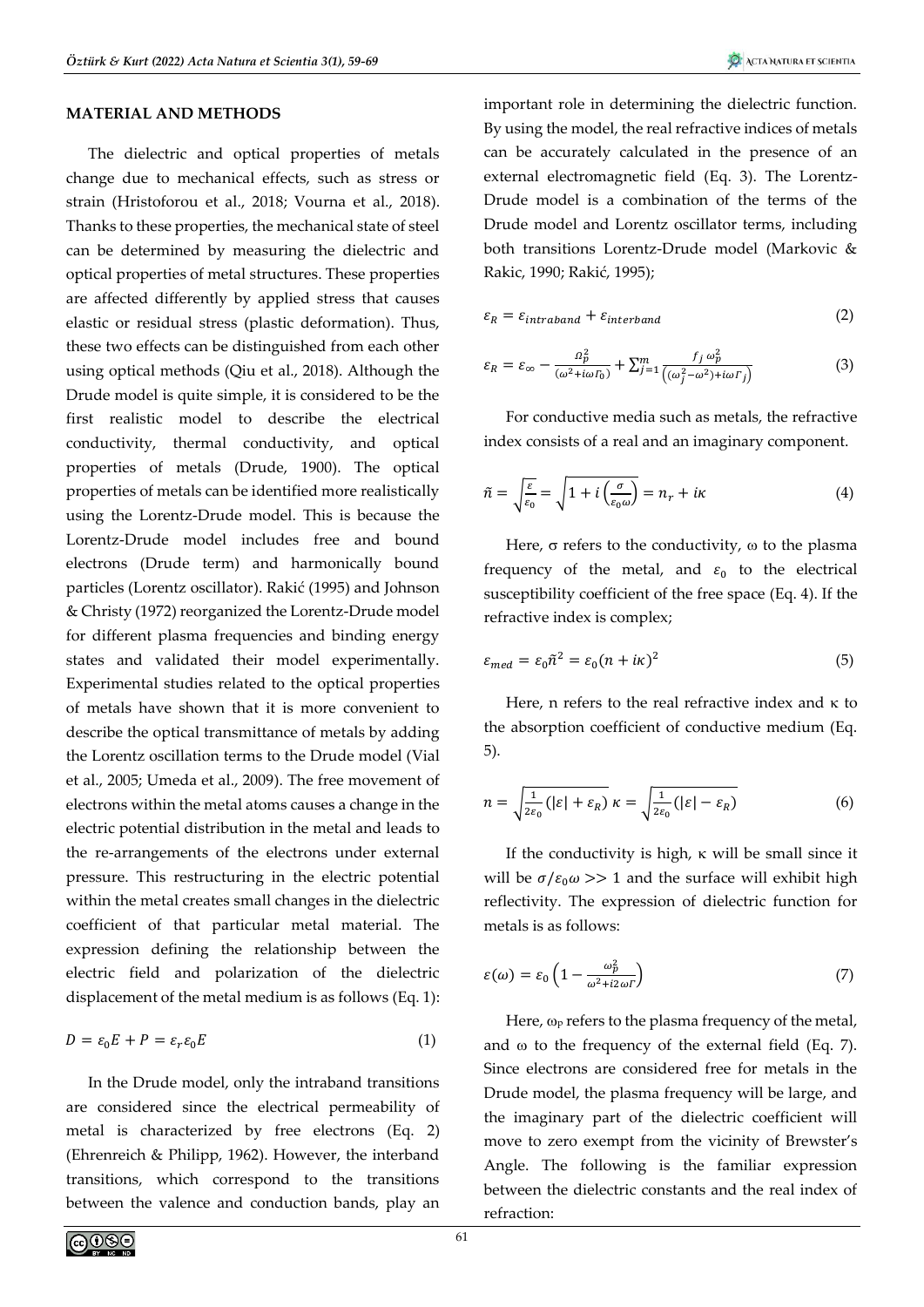$$
n = \frac{c}{v} = c\sqrt{\mu\varepsilon_r} = \sqrt{\frac{\mu_r\varepsilon_r}{\mu_0\varepsilon_0}}
$$
 (8)

Here, c refers to the speed of light, v to the speed of light in the conductive medium,  $\mu$  to the magnetic susceptibility (permeability) of the material, and ε to the electrical susceptibility (permittivity) of the material. The change between the interband transitions under pressure or strain causes a change in electrical susceptibility (permittivity). This appears as a change in the real refractive index of the material (Jiles, 1988). When the electromagnetic wave comes to an interface, the transmission and reflection rates depend on the real and imaginary refractive indices on both sides of the interface. The equations, whose refractive indices determine the behavior of light at the interfaces of different optical media, were derived by the French physicist Augustin-Jean Fresnel and named the Fresnel equations (Eqs. 9, 10) (Hecht, 2002; Pedrotti et al., 2017). Fresnel's equations can be derived by solving Maxwell's equations, assuming an ideal planar surface. The reflection formula for a random polarization can be expressed from two basic solutions when the oscillation (polarization) of the EM Wave is parallel (Spolarization) or perpendicular (P-polarization) to the surface. Fresnel's equations are used to determine the amplitude of the reflected beam according to the polarization of the incident light and the angle of incidence (Pedrotti et al., 2017). According to the Spolarization (parallel) and P-polarization (perpendicular) of the incident light, the reflection ratio is defined, respectively;

$$
R_S = \frac{E_R}{E_i} = \frac{\cos \theta_i - \sqrt{\tilde{n}^2 - \sin^2 \theta_i}}{\cos \theta_i + \sqrt{\tilde{n}^2 - \sin^2 \theta_i}}\tag{9}
$$

$$
R_P = \frac{E_R}{E_i} = \frac{-\tilde{n}^2 \cos \theta_i + \sqrt{\tilde{n}^2 - \sin^2 \theta_i}}{\tilde{n}^2 \cos \theta_i + \sqrt{\tilde{n}^2 - \sin^2 \theta_i}}
$$
(10)

Here,  $\theta_i$  refers to the angle of incidence of the light, E<sup>R</sup> to the amplitude of the reflected EM wave, E<sup>i</sup> to the amplitude of the incident EM wave, and  $\tilde{n} = n + i\kappa$  to the complex refractive index. When Eq. 4 is substituted for Eqs. 9 and 10, the Fresnel equations of both polarizations for metal surface with the complex refractive index;

$$
R_S = \frac{E_r}{E_i} = \frac{\cos \theta_i - \sqrt{(n^2 - \kappa^2 - \sin^2 \theta_i) + i(2n\kappa)}}{\cos \theta_i + \sqrt{(n^2 - \kappa^2 - \sin^2 \theta_i) + i(2n\kappa)}}
$$
(11)

$$
R_P = \frac{E_r}{E_i} = \frac{-[(n^2 - \kappa^2) + i(2n\kappa)]\cos\theta_i + \sqrt{(n^2 - \kappa^2 - \sin^2\theta_i) + i(2n\kappa)}}{[(n^2 - \kappa^2) + i(2n\kappa)]\cos\theta_i + \sqrt{(n^2 - \kappa^2 - \sin^2\theta_i) + i(2n\kappa)}}\tag{12}
$$

The reflectance at the interface of metals is a function of the angle of incidence and the complex refractive index. Changes in the angle of incidence and complex refractive index cause a change in the amplitude of the EM wave reflected from the metal. In the case of an incoming EM wave at the Brewster angle, the absorption at the surface has a maximum value and partial reflection occurs. Metal surfaces generally exhibit high reflectivity. On these surfaces, the absorption at the angles of incidence other than the Brewster angle will be quite low. In this case, the contribution of the value *κ* in Eqs. 11 and 12 to the function can be ignored. Therefore, the complex refractive index was operationalized as the constant in the calculations. Eq. 8 was used to calculate the refractive index caused by strain or stress.

### **RESULTS AND DISCUSSION**

Lattice distortions, caused by stress or strain in metal structures during production or their service cycles, result in the rearrangement of both the metal grains and the electric-magnetic fields within the metal (Iordache et al., 2003; Perevertov, 2007). Magnetization within the metal structure involves the nucleation and movement of the magnetic walls; thus, the microstructure in steel is strongly correlated with the changes in grain size, stress state, and deformation (Shea, 2005; Jiménez et al., 2017). In their study on the non-destructive testing of metal structures, Hristoforou et al. (2018) experimentally measure the surface magnetic susceptibility of AISI4140 and DUPLEX metal under pressure. They experimentally show that magnetic susceptibility changes as a function of pressure between -300 MPa and +300 MPa. 300 MPa corresponds to 3059 Kilogram-force/Square Centimeter (kg/cm²), this value corresponds to the load values that can occur on ships due to loading and waves (Asmael et al., 2020).

$$
\mu(P) = a_0 + a_1 P + a_2 P^2 \tag{13}
$$

In this article, firstly, the experimental data found by Hristoforou et al. (2018) were fit to a 2nd-order polynomial (Eq. 13) and calculated the magnetic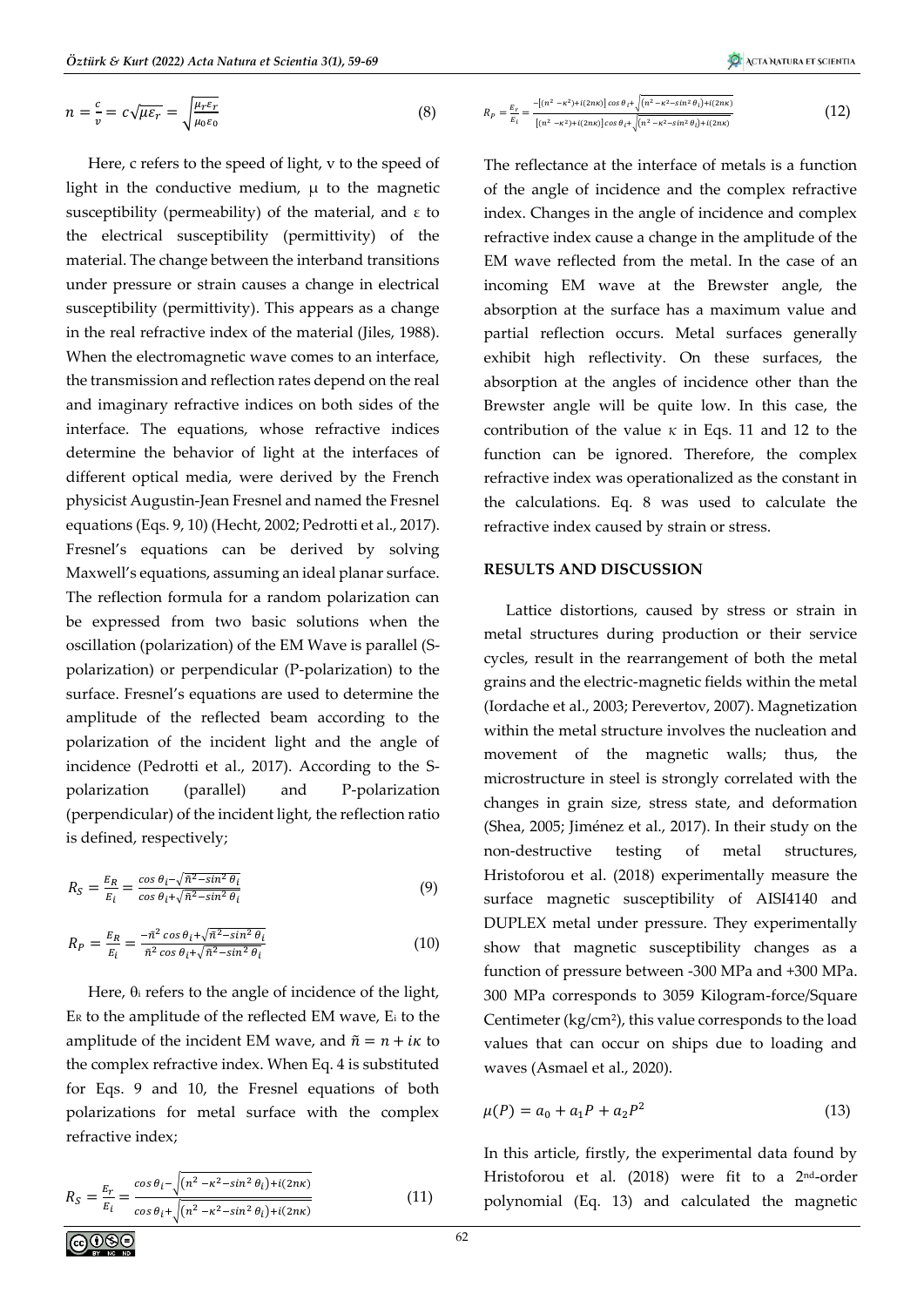susceptibility as a function of pressure. The experimental data and calculated values for the magnetic susceptibility are shown in Figure 1. Moreover, the iteration coefficients determined for AISI4140 and DUPLEX are presented in Table 2. The correlation coefficient  $(R^2)$  for both materials is about 1 which is the ideal value for an iteration.

The refractive index is mainly dependent on temperature, pressure (or intensity of material), and frequency of incident light. The square of the refractive index was found to be proportional to the product of the intensity and the average polarizability (Malitson, 1965; Tan, 1999; Tan & Arndt, 2001). The density and molecular arrangement of solid materials partially increase under pressure; as a result of these effects, the refractive index also increases depending on the pressure. The pressure-dependent values of the refractive index were calculated with Eq. 8 by operationalizing the data in Eq. 13 and Table 3. It can be seen that the refractive index of both AISI4140 and DUPLEX material increases with pressure as expected.

**Table 2.** Coefficients of Eq. 13 fitted to experimental data for AISI 4040 and DUPLEX

|               | $a_0$    | $a_1($ | $a_2($<br>$\overline{MPa^2}$ | $R^2$ |
|---------------|----------|--------|------------------------------|-------|
| AISI4140      | - 801.09 | 1.35   | $9.49x10-4$                  | O 99  |
| <b>DUPLEX</b> | 457.11   | 0.39   | $1.53 \times 10 - 4$         | 0.92  |



**Figure 1.** Experimental and calculated values of pressure-dependent permeability



**Figure 2.** The calculated reel refractive index for AISI 4040 and DUPLEX as a function of pressure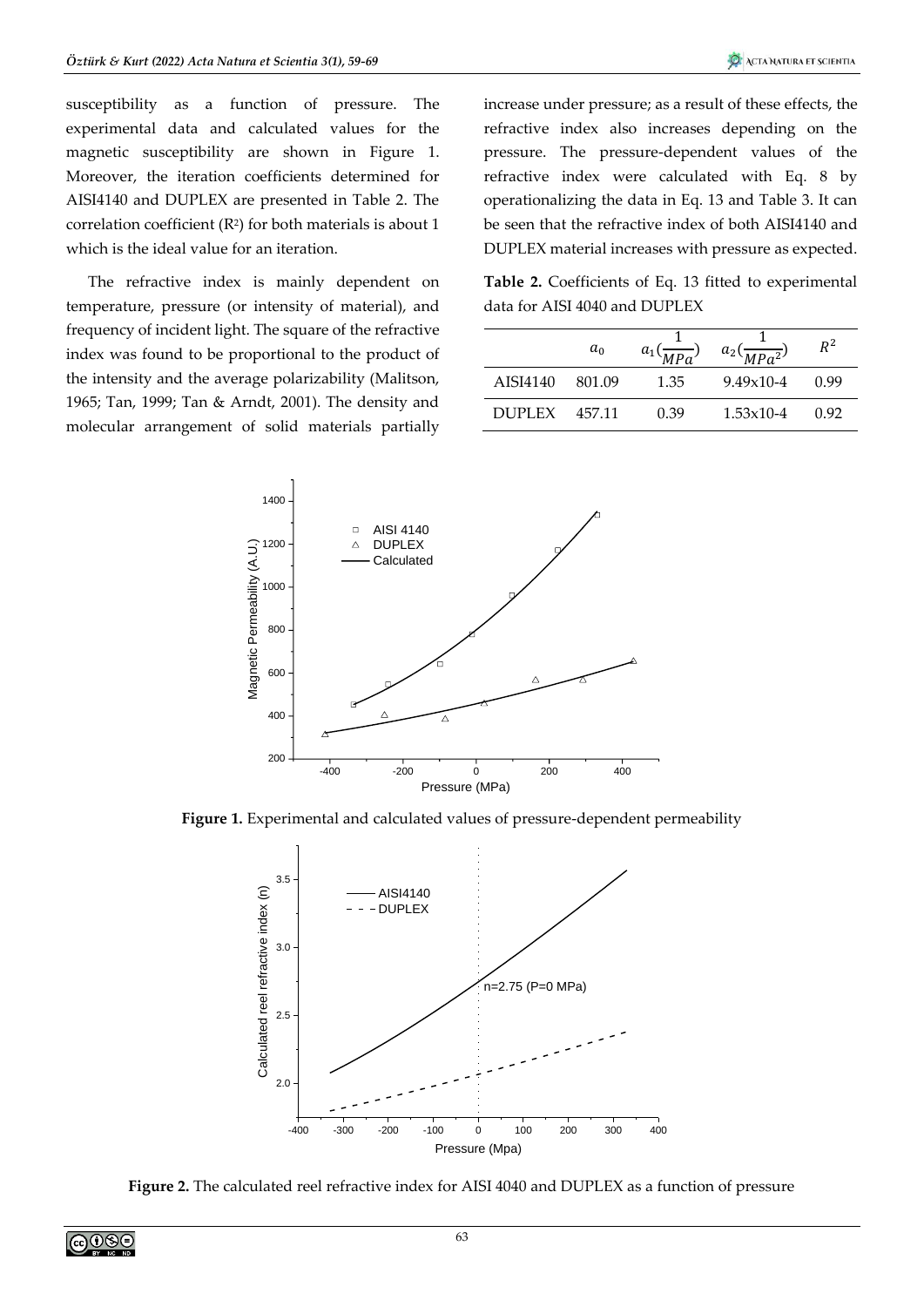

**Figure 3.** Reflection ratio for AISI4140 material depending on the angle of incident light with S- and P- polarization



**Figure 4.** Reflection ratio for DUPLEX material as a function of the angle of incident light with S- and P- polarization



**Figure 5.** Brewster angle as a function of pressure for AISI4140 and DUPLEX material

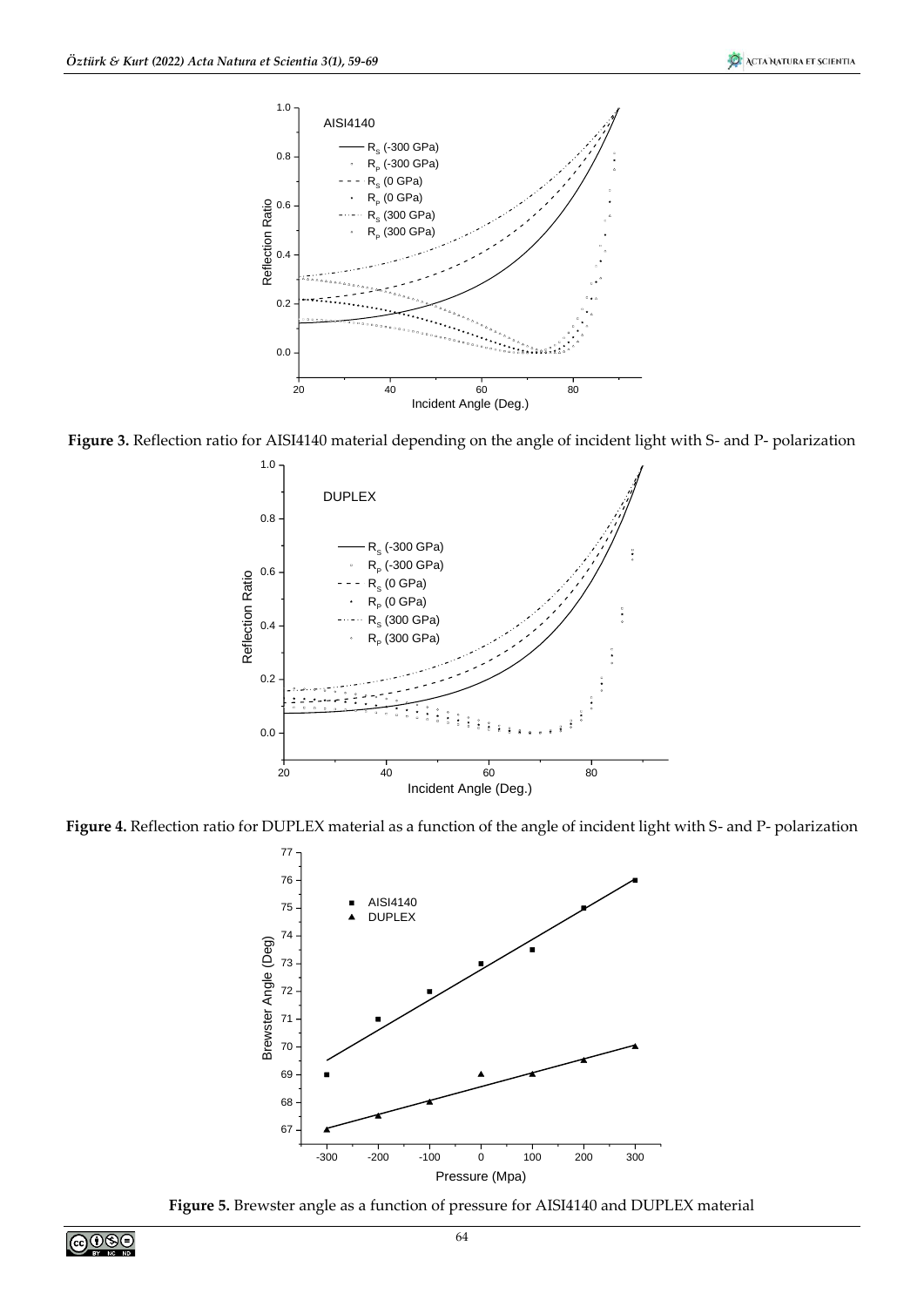**Table 3.** Reel refractive indices of AISI4140 and DUPLEX material at various pressure

| Pressure | Refractive Index (n) |               |  |  |  |
|----------|----------------------|---------------|--|--|--|
| (MPa)    | <b>AISI 4140</b>     | <b>DUPLEX</b> |  |  |  |
| $-300$   | 2.128                | 1.821         |  |  |  |
| $-200$   | 2.315                | 1.898         |  |  |  |
| $-100$   | 2.524                | 1.981         |  |  |  |
| 0        | 2.749                | 2.068         |  |  |  |
| 100      | 2.987                | 2.159         |  |  |  |
| 200      | 3.236                | 2.254         |  |  |  |
| 300      | 3.492                | 2.352         |  |  |  |
|          |                      |               |  |  |  |

**Table 4.** Pressure-dependent Brewster angle values for AISI4140 and DUPLEX material

| Pressure | Brewster Angle (Degree) |               |  |  |  |
|----------|-------------------------|---------------|--|--|--|
| (MPa)    | AISI 4140               | <b>DUPLEX</b> |  |  |  |
| $-300$   | 69                      | 67            |  |  |  |
| $-200$   | 71                      | 67.5          |  |  |  |
| $-100$   | 72                      | 68            |  |  |  |
| 0        | 73                      | 69            |  |  |  |
| 100      | 73.5                    | 69            |  |  |  |
| 200      | 75                      | 69.5          |  |  |  |
| 300      | 76                      | 70            |  |  |  |

The reflection ratios for AISI4140 and DUPLEX materials were calculated as a function of pressure for the single-wavelength laser light coming in S- and Ppolarization with Eqs. 12 and 13. Figures 3 and 4 show the calculated reflection ratios for these materials. The calculated values were normalized to 1 in order to get a better resolution. It was observed that the reflection ratio of the light with S- and P- polarization increased when the pressure was increased for a constant angle of incidence in both materials. This behavior can be attributed to the behavior of the refractive index. The refractive index of AISI 4140 material varies more predominantly depending on the applied pressure compared to DUPLEX material, as shown in Figure 1. Therefore, the dependence of the reflection ratios on the angle of incidence for both S- and P- polarization was determined to get higher as the pressure increased (Figures 3 and 4). One can see from Figures 3 and 4 that the Brewster angle shifts slowly with the pressure increasing for both metals.

It is known that metals are a function of the angle of incidence reflectivity for a P-polarized laser beam and they have a minimum value for a given wavelength and refractive index at the Brewster angle. Absorption at the Brewster angle is maximum, and this angle can be much bigger than the normal angle of incidence (Hüttner, 1995). Brewster's angle is an important parameter in applications of lasers for determining linearly polarized light by reflections at the mirror like metal surface. The Brewster angle is strongly dependent on the photon energy and is not easy to measure experimentally, but it provides important information about the angle of incidence to be measured. The Brewster angle values were calculated for both materials from the minimization of Eq. 13 (Figure 5, Table 4).



**Figure 6.** Rs/Rp ratio for AISI4140 material at different angles of incidence depending on pressure

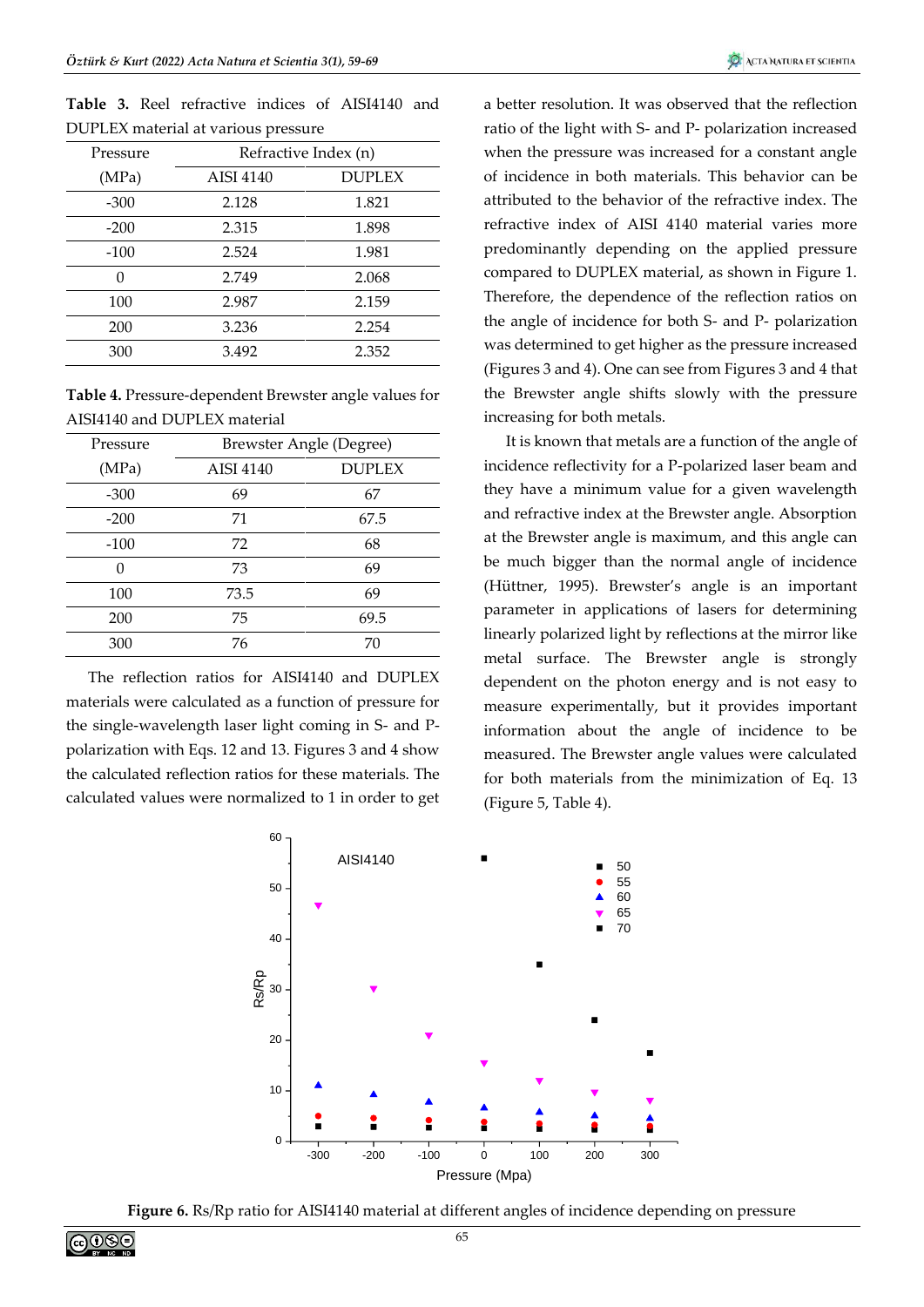

**Figure 7.** Rs/Rp ratio for DUPLEX material at different angles of incidence depending on pressure

|  | Table 5. Rs/Rp ratios for AISI4140 and DUPLEX at different angles of incidence depending on pressure |  |  |  |
|--|------------------------------------------------------------------------------------------------------|--|--|--|
|  |                                                                                                      |  |  |  |

| Angle of  |            |          |         | Rs/Rp    |               |         |
|-----------|------------|----------|---------|----------|---------------|---------|
| Incidence |            | AISI4140 |         |          | <b>DUPLEX</b> |         |
| (Degree)  | $-300$ Mpa | 0 MPa    | 300 MPa | -300 MPa | 0 MPa         | 300 MPa |
| 50        | 2.97       | 2.62     | 2.26    | 2.99     | 2.99          | 2.85    |
| 52.5      | 3.79       | 3.13     | 2.60    | 3.99     | 3.84          | 3.54    |
| 55        | 5.03       | 3.86     | 3.04    | 5.68     | 5.16          | 4.55    |
| 57.5      | 7.13       | 4.93     | 3.65    | 8.79     | 7.42          | 6.15    |
| 60        | 11.04      | 6.63     | 4.54    | 15.59    | 11.73         | 8.93    |
| 62.5      | 19.76      | 9.60     | 5.89    | 35.49    | 21.73         | 14.44   |
| 65        | 46.78      | 15.58    | 8.18    | 151.47   | 55.22         | 28.19   |
| 67.5      | 239.83     | 31.06    | 12.55   | 22518    | 370.32        | 82.72   |
| 70        | 2399.42    | 99.43    | 23      |          |               |         |

The Brewster angle variation concerning the pressure of AISI4140 is differentially greater than that of DUPLEX, and this behavior is attributed to the change in the refractive index under pressure, and also in the reflection ratios. The Brewster angle for AISI4140 material was observed to change substantially at pressures ranging from -300 MPa to +300 MPa and to be linearly dependent. This shows that stress or strain values can be determined from Brewster's point of view in structures with high load density – e.g., ships – using this parameter.

It is difficult to determine the Brewster angle in experimental measurements (Hüttner, 1995). Therefore, it would be a much more accurate approach to look at the reflection rate of the incident laser light with S- and P- polarization. Rs/Rp ratios for the different angles of incidence under the Brewster angle for both materials were calculated with Eqs. 12 and 13 as a function of pressure (Figures 6 and 7, Table 5). As expected, it was observed as regards both materials that this ratio became larger as it got closer to the Brewster angle. In order to determine strain or stress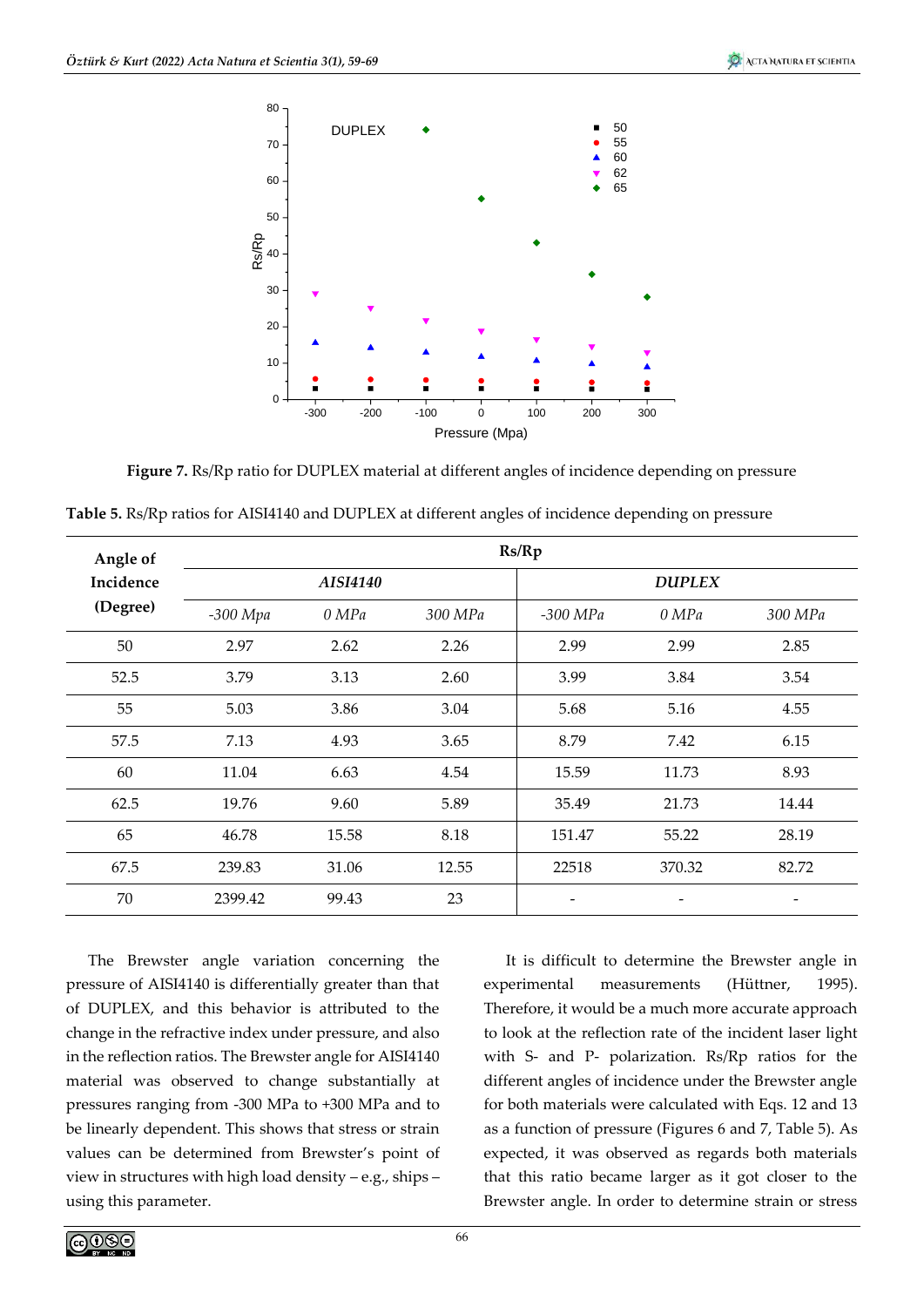by analyzing the light reflection with S- and Ppolarization in AISI4140 and DUPLEX materials, the incidence angles of 65° and 62°, respectively, were determined to be the most suitable values.

# **CONCLUSION**

Structures (e.g., ships) formed with the assembly of large metal parts are exposed to high stress and strain throughout their service cycles. If the stress occurring during loading is above the value determined as the design parameter, it will cause temporary or permanent deformations in the structure. There is a need for on-site measurement methods for real-time predictive maintenance in order for the structure to complete its optimum life cycle and to reduce the cost of troubleshooting.

In this study, considering the change in the refractive index resulting from the rearrangement of the electronic structure of AISI4140 and DUPLEX materials under pressure, the pressure-dependent derivation of Fresnel's equations was performed, and the reflection rates were calculated for the pressuredependent refractive index and laser light incident with the Brewster angle and S- and P- polarization. The results show that the method proposed herein can be used to measure residual stresses in metal structures by adopting a non-destructive and relatively simple optical method.

# **ACKNOWLEDGEMENTS**

This study is a part of Ph.D. thesis of the first author.

# **Compliance with Ethical Standards**

# **Authors' Contributions**

Both authors have contributed equally to the paper.

# **Conflict of Interest**

The authors declare that there is no conflict of interest.

# **Ethical Approval**

For this type of study, formal consent is not required.

### **REFERENCES**

- Abdulkhadar, U. M., ShivakumarGouda, P. S., Veeresh Kumar, G. B., & Kodancha, K. G. (2021). An assessment on residual stress measurement in FRP composites using relaxation techniques. *Iranian Journal of Materials Science and Engineering*, *18*(3), 1-15. <https://doi.org/10.22068/ijmse.2075>
- Asmael, M., Zeeshan, Q., & Glaissa, M. (2020). Recent applications of residual stress measurement techniques for FSW joints: A review. *Jurnal Kejuruteraan*, *32*(3), 1-15. [https://doi.org/10.17576/jkukm-2020-32\(3\)-01](https://doi.org/10.17576/jkukm-2020-32(3)-01)
- Cui, W. (2002). A state-of-the-art review on fatigue life prediction methods for metal structures. *Journal of Marine Science and Technology*, *7*, 43-56. <https://doi.org/10.1007/s007730200012>
- Dive, V., & Lakade, S. (2021). Recent research progress on residual stress measurement using nondestructive testing. *Materials Today: Proceedings*, *47*, 3282-3287.

<https://doi.org/10.1016/j.matpr.2021.07.094>

- Drude, P. (1900). Zur elektronentheorie der metalle. *Annalen der Physik*, *306*(3), 566-613. <https://doi.org/10.1002/andp.19003060312>
- Ehrenreich, H., & Philipp, H. R. (1962). Optical properties of Ag and Cu. physical review, *128*(4), 1622-1629. <https://doi.org/10.1103/PhysRev.128.1622>
- Fricke, W. (2017). Fatigue and fracture of ship structures. In J. Carlton, P. Jukes, & Y. S. Choo (Eds.), *Encyclopedia of Maritime and Offshore Engineering.* John Wiley & Sons, Ltd. <https://doi.org/10.1002/9781118476406.emoe007>
- Gan, S., Han, Y., & Chen, F. (2018). Analysis on error factors of welding residual stress measured by hole drilling method. *Transactions of the China Welding Institution*, *39*(10), 48-53. <https://doi.org/10.12073/j.hjxb.2018390247>
- Ghaedamini, R., Ghassemi, A., & Atrian, A. (2018). A comparative experimental study for determination of residual stress in laminated composites using ring core, incremental hole drilling, and slitting methods. *Materials Research Express*, *6*(2), 025205. <https://doi.org/10.1088/2053-1591/aaee46>

ெ⊕ை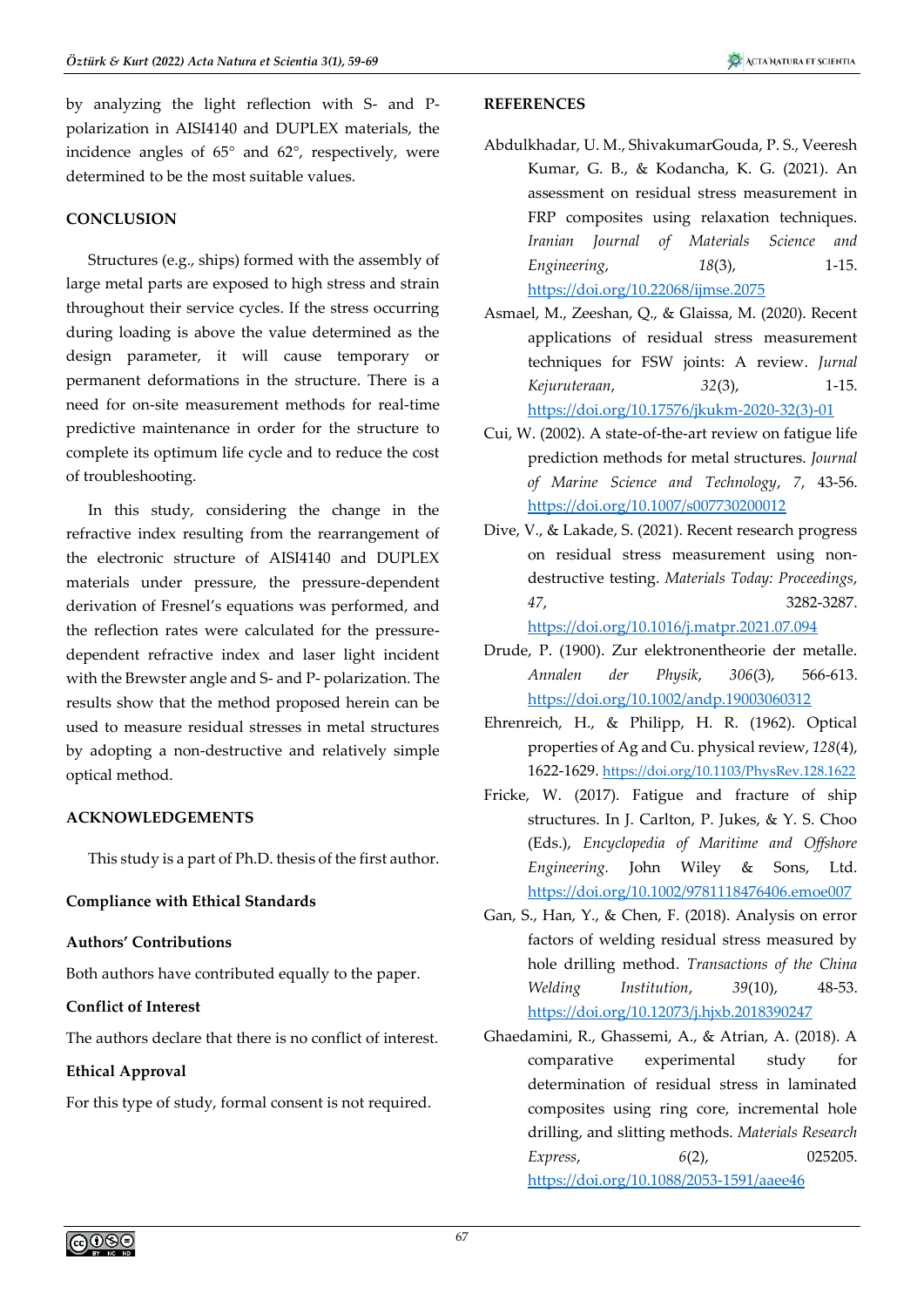- Grigorev, E., & Nosov, V. (2022). Improving quality control methods to test strengthening technologies: A multilevel model of acoustic pulse flow. *Applied Sciences*, *12*(9), 4549. <https://doi.org/10.3390/app12094549>
- Guo, J., Fu, H., Pan, B., & Kang, R. (2021). Recent progress of residual stress measurement methods: A review. *Chinese Journal of Aeronautics*, *34*(2), 54-78. <https://doi.org/10.1016/j.cja.2019.10.010>
- Hecht, E. (2002). *Optics* (4th Ed.). Addison-Wesley.
- Hristoforou, E., Ktena, A., Vourna, P., & Argiris, K. (2018). Dependence of magnetic permeability on residual stresses in alloyed steels. *American Institute of Physics (AIP) Advances*, *8*(4), 047201. <https://doi.org/10.1063/1.4994202>
- Huang, X., Liu, Z., & Xie, H. (2013). Recent progress in residual stress measurement techniques. *Acta Mechanica Solida Sinica*, *26*(6), 570-583. [https://doi.org/10.1016/S0894-9166\(14\)60002-1](https://doi.org/10.1016/S0894-9166(14)60002-1)
- Hüttner, B. (1995). On Brewster's angle of metals. *Journal of Applied Physics*, *78*(7), 4799-4801. <https://doi.org/10.1063/1.359763>
- Iordache, V. E., Hug, E., & Buiron, N. (2003). Magnetic behaviour versus tensile deformation mechanisms in a non-oriented Fe-(3 wt.%)Si steel. Materials Science and Engineering: A, *359*(1-2), 62-74. [https://doi.org/10.1016/S0921-](https://doi.org/10.1016/S0921-5093(03)00358-7) [5093\(03\)00358-7](https://doi.org/10.1016/S0921-5093(03)00358-7)
- Jiles, D. C. (1988). Variation of the magnetic properties of AISI 4140 steels with plastic strain. *Physica Status Solidi (a)*, *108*, 417-429.
- Jiménez, L. M., García, J. J. R., Contreras, A. O., & Baleanu, D. (2017). Analysis of Drude model using fractional derivatives without singular kernels. *Open Physics*, *15*(1), 627-636.
- Johnson, P. B., & Christy, R. W. (1972). Optical constants of the noble metals. Physical Review B, 6(12), 4370-4379. doi:10.1103/PhysRevB.6.4370
- Kozak, J., & Gorski, Z. (2011). Fatigue strength determination of ship structural joints. Polish Maritime Research, 18. <https://doi.org/10.2478/v10012-011-0009-8>
- Kurashkin, K., Mishakin, V., & Rudenko, A. (2019). Ultrasonic evaluation of residual stresses in welded joints of hydroelectric unit rotor frame.

*Materials Today: Proceedings*, *11*(1), 163-168. <https://doi.org/10.1016/j.matpr.2018.12.125>

- Leggatt, R. H., Smith, D. J., Smith, S. D., & Faure, F. (1996). Development and experimental validation of the deep hole method for residual stress measurement. *The Journal of Strain Analysis for Engineering Design*, *31*(3), 177-186. <https://doi.org/10.1243/03093247v313177>
- Magnier, A., Scholtes, B., & Niendorf, T. (2018). On the reliability of residual stress measurements in polycarbonate samples by the hole drilling method. *Polymer Testing*, *71*, 329-334. [https://doi.org/10.1016/j.polymertesting.2018.09.](https://doi.org/10.1016/j.polymertesting.2018.09.024) [024](https://doi.org/10.1016/j.polymertesting.2018.09.024)
- Malitson, I. H. (1965). Interspecimen comparison of the refractive index of fused silica. *Journal of the Optical Society of America*, *55*(10), 1205-1209. <https://doi.org/10.1364/JOSA.55.001205>
- Markovic, M. I., & Rakic, A. D. (1990). Determination of the reflection coefficients of laser light of wavelengths  $\lambda \in (0.22 \mu m, 200 \mu m)$  from the surface of aluminum using the Lorentz-Drude model. *Applied Optics*, *29*(24), 3479-3483. <https://doi.org/10.1364/AO.29.003479>
- Moharrami, R., & Sadri, M. (2018). A procedure for high residual stresses measurement using the ring‐core method. *Strain*, *54*(4), e12270. <https://doi.org/10.1111/str.12270>
- Nelson, D. V. (2010). Residual stress determination by hole drilling combined with optical methods. *Experimental Mechanics*, *50*(2), 145-158. <https://doi.org/10.1007/s11340-009-9329-3>
- Pedrotti, F. L., Pedrotti, L. M., & Pedrotti, L. S. (2017). *Introduction to optics* (3 ed.). Cambridge University Press.
- Perevertov, O. (2007). Influence of the residual stress on the magnetization process in mild steel. *Journal of Physics D: Applied Physics*, *40*(4), 949. <https://doi.org/10.1088/0022-3727/40/4/004>
- Qiu, W., Ma, L., Li, Q., Xing, H., Cheng, C., & Huang, G. (2018). A general metrology of stress on crystalline silicon with random crystal plane by using micro-Raman spectroscopy. *Acta Mechanica Sinica*, *34*(6), 1095-1107. <https://doi.org/10.1007/s10409-018-0797-5>